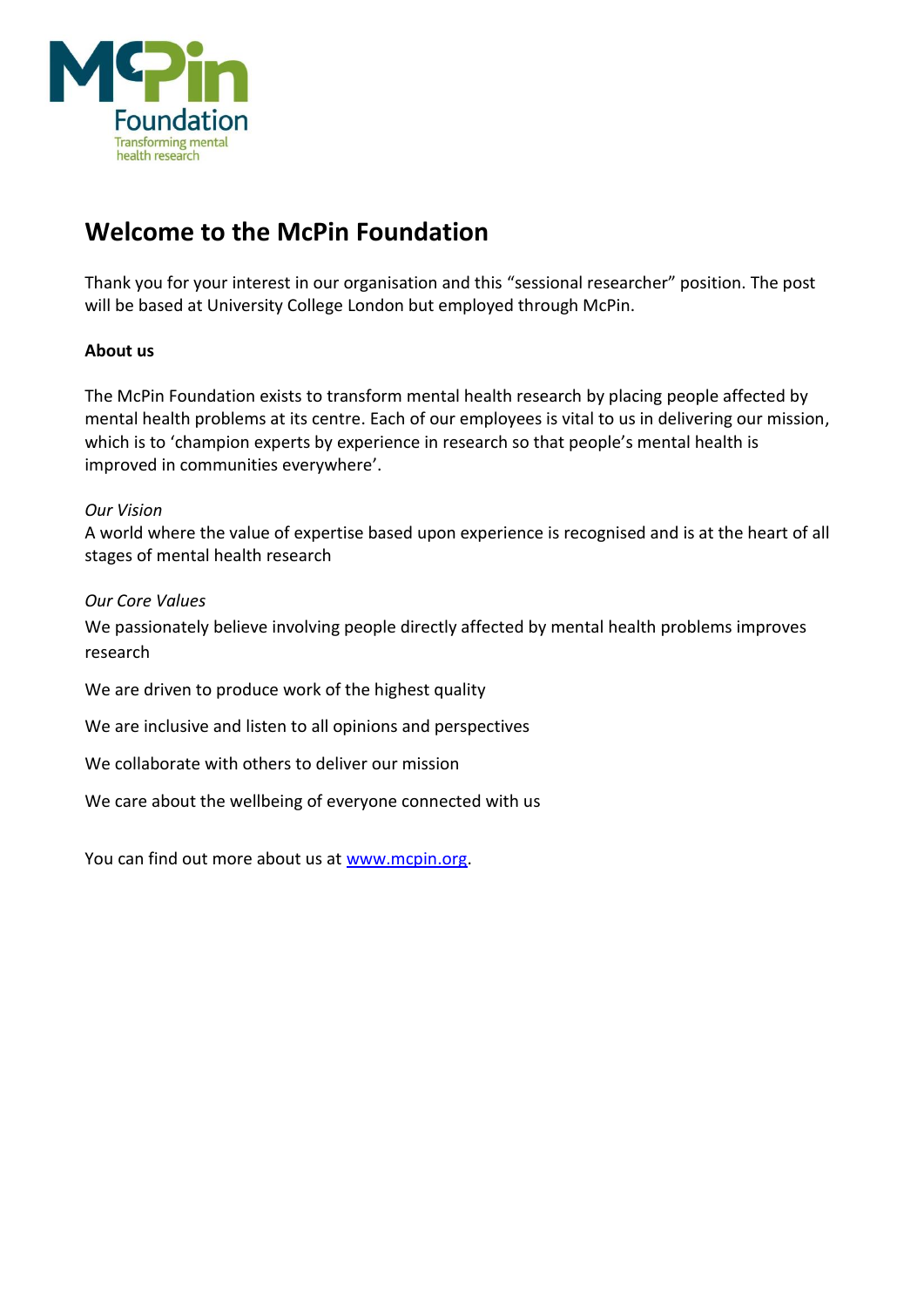

| <b>Job Description</b>                                                                      |                                                             |
|---------------------------------------------------------------------------------------------|-------------------------------------------------------------|
|                                                                                             |                                                             |
| <b>Job Title:</b>                                                                           | <b>Prepared by:</b>                                         |
| Sessional researcher                                                                        | <b>Research Director</b>                                    |
| Location:                                                                                   | Closing Date: 15/6/2017 at 5pm                              |
| This post will mostly be based at UCL, Maple                                                | <b>Interview Date:</b> Within week of 26 <sup>th</sup> June |
| House, Tottenham Court Road, London and                                                     |                                                             |
| working from home.                                                                          |                                                             |
| <b>Terms and conditions</b>                                                                 |                                                             |
|                                                                                             |                                                             |
| Days: Approximately 40-50 days (over 12 months)                                             |                                                             |
| Salary: from £125 per day (rates negotiable based upon experience)                          |                                                             |
| This role can either be consultancy or with an employment contract (temporary)              |                                                             |
| If under a contract of employment, Probationary period: 6 months, Notice period: 4 weeks    |                                                             |
|                                                                                             |                                                             |
| About the job                                                                               |                                                             |
|                                                                                             |                                                             |
| We are recruiting to a researcher role for our AD-CARE study, delivered in partnership with |                                                             |

University College London (UCL). The McPin Foundation is the patient and public involvement (PPI) lead in the study which is exploring the role of acute day units in the crisis care pathway in England. The chief investigator is Professor David Osborn at UCL and most of the research team are based with him. This role has been created to support the UCL based researcher to deliver qualitative interviews across 5 sites in England, carry out detailed analysis / synthesis and write up the results.

This is an important role supported by the study team and a Lived Experience Advisory Panel (LEAP). Qualitative research is best carried out as a team. The sessional researcher will complete a few interviews and be responsible for co-developing and applying a coding framework using NVIVO software.

It is essential that the post holder upholds the values of the organisation. We encourage people with direct experience of mental health problems to work for us, sharing their skills as well as their direct experiences of managing mental ill health. In this post we are looking for people who can use mental health expertise from experience in their research alongside their research skills. We term this [Peer](http://mcpin.org/resources/overview-of-how-we-work/) [Research](http://mcpin.org/resources/overview-of-how-we-work/) at McPin.

Our ambitious and friendly team conduct a range of mental health and evaluation projects, develop public involvement strategies for academic teams across the country and deliver discrete pieces of mental health research policy work. All our activities seek to place experts from experience at the centre. We want to transform mental health research through the direct involvement of those affected by mental health problems because we believe that this leads to higher quality and more relevant research.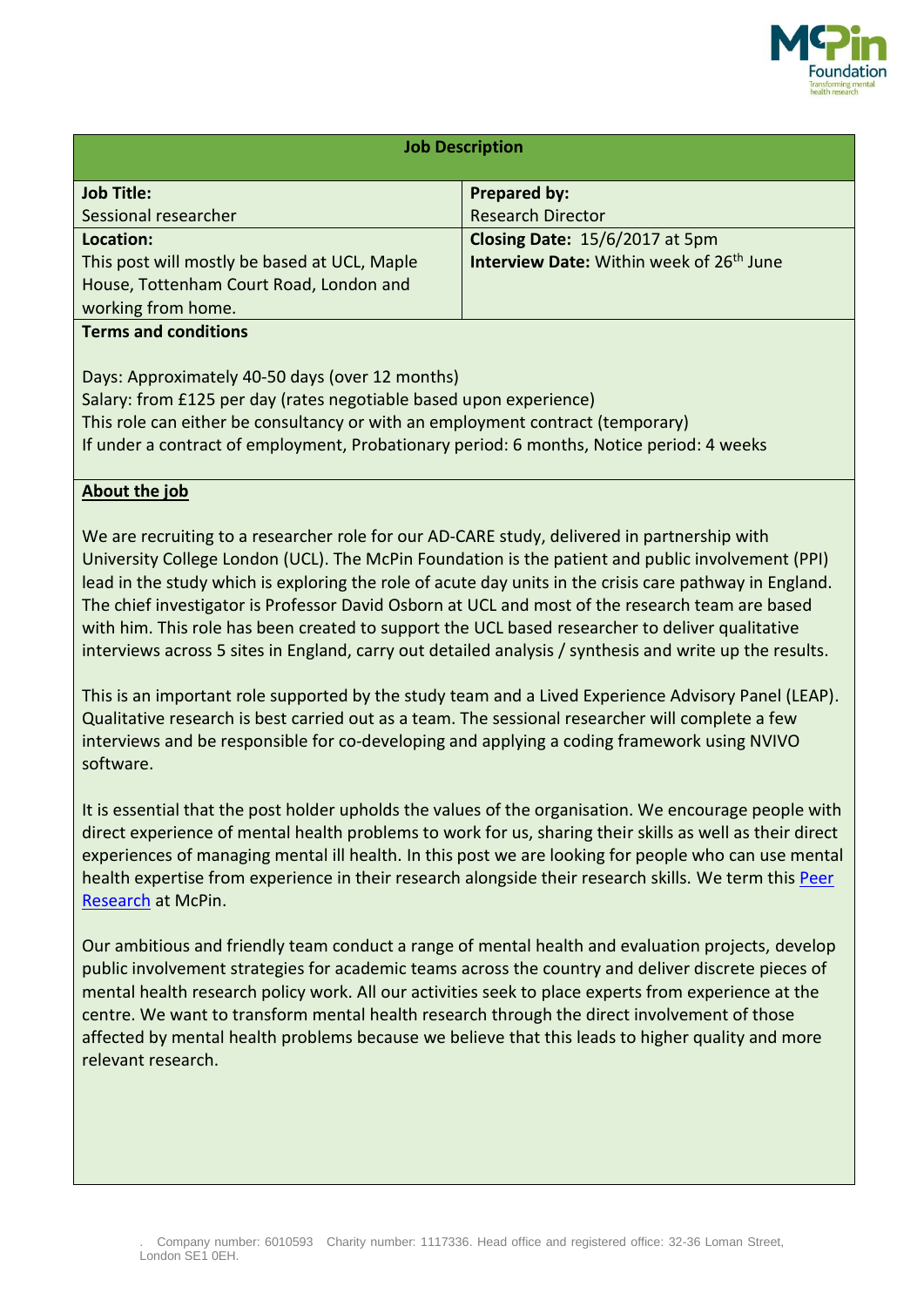

# **Key Responsibilities**

- Discussing the study with and obtaining informed consent from participants with severe mental illness, in a variety of settings and using own experiences of mental health problems to do so
- Liaising with mental health professionals
- Conducting semi-structured qualitative interviews with service users, carers, and staff in ADUs
- Data analysis using qualitative software
- Contributing to the write up of journal articles
- Attendance at meetings as required for conduct of the study
- Travelling to research sites to conduct research interviews and collect data

The key responsibilities above give a broad outline of the functions of the post. However, these must be approached in a flexible manner. The post holder will be expected to adapt to changing circumstances and undertake other duties appropriate to the grade of post as allocated by your Line Manager. The outline of responsibilities may change from time to time.

#### **Competencies**

A post holder who is meeting the requirements of this role will demonstrate the following competencies in their work:

- **Quality**: Understands scope of own role and how this may develop; works as an effective and responsible team member; prioritises and organises workload effectively; evaluates the quality of own and others' work; raises any quality issues and related risks to the appropriate person.
- **Equality**: Values people as individuals; takes into account own and others' behaviour and its effects on others and takes appropriate action when own or others' behaviours undermine equality and diversity.
- **Information**: Gathers, analyses, interprets and presents extensive and or complex data and information to a sufficient quality; complies with legislation, policies and procedures; implements search strategies for reviewing data and summarising results.
- **Communication**: Communicates effectively, using a range of different media, including email, telephone, social media and the web; maintains accurate and complete records consistent with legislation, policies and procedures; ensures effective communication with a range of people on a range of matters; constructively manages barriers to communication; evidences ability to develop and maintain communication in difficult situations and on sensitive matters, modifying responses where necessary.
- **People management:** Engages effectively with other team members and with opportunities to influence work objectives and planning; plans and coordinates work, responding well to changing circumstances and multiple priorities; provides effective and appropriate support to others, recognising individual needs and circumstances